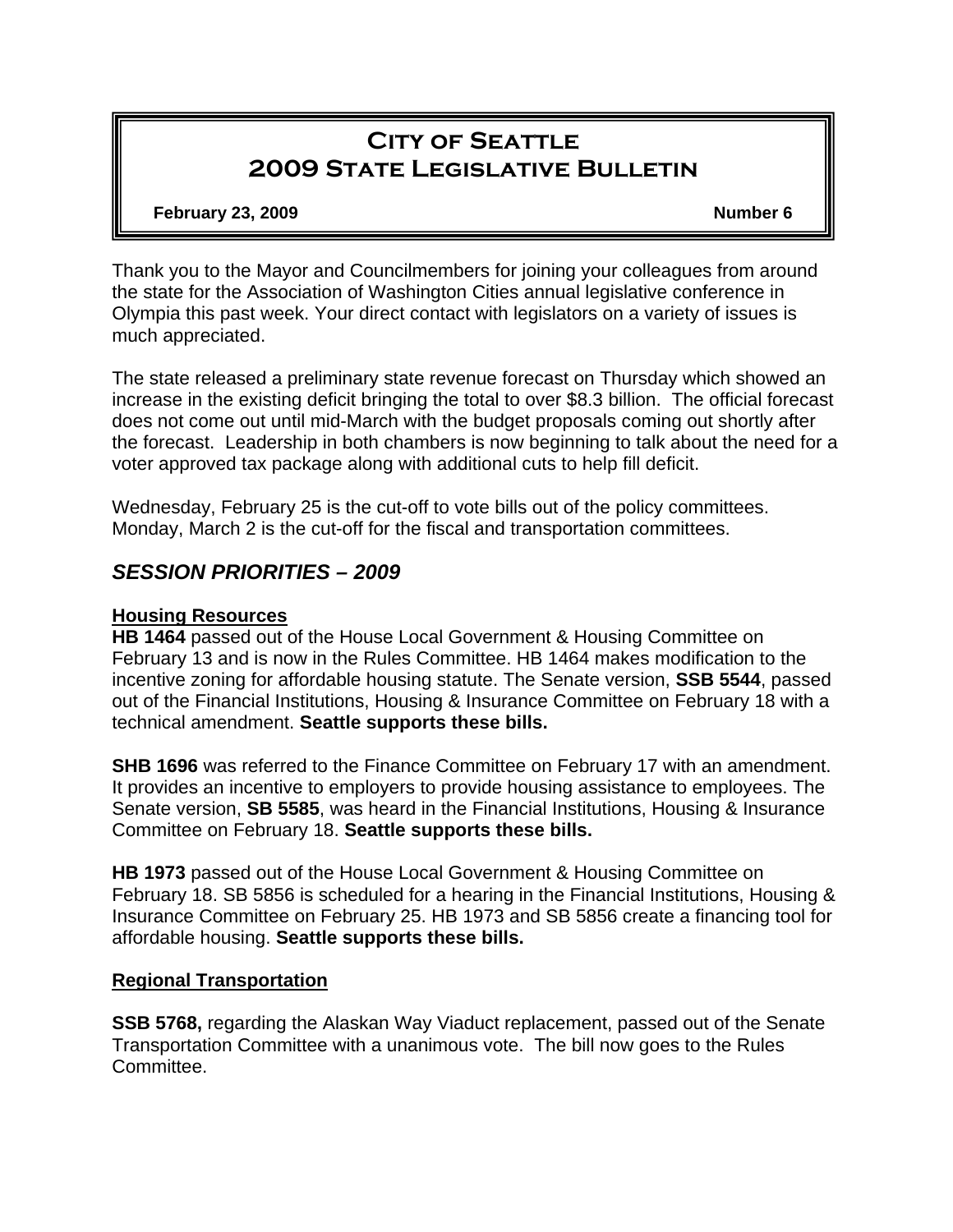**HB 1978** is the vehicle for the federal economic stimulus funds in the area of transportation. This bill will be heard in the House Transportation Committee on February 24. We anticipate seeing the proposed funding from the Governor the morning of the 24. Funding for Mercer Street and Spokane Street has been requested.

**SB 6064** would allow transportation accountability regions and regional transportation accountability boards to plan, finance, construct and operate regional transportation projects, which essentially means any state or local road or transit project. A plan will be placed before the voters along with the necessary financing – taxes, tolls, user fees, etc. A nine-person voter approved board would be established. All state and local taxes on the transportation projects would be exempt. This bill will be heard in the Senate Transportation Committee on February 25.

**HB 2211,** relating to authorization, administration, collection, and enforcement of tolls on the state route number 520 corridor, was heard in the House Transportation Committee last week.

**HB 1947,** allowing a local option street utility, was heard in the House Transportation Committee last week.

# *STATEMENT OF POLICY – 2009*

# **Civil Rights**

**HB 1517** / **SB 5534** would restore the right to vote to persons convicted of a felony in a Washington State Court when he or she ceases to be in the custody of the Department of Corrections. It restores the right to vote to persons convicted of a felony in a federal court or any state court other than a Washington state court as long as he or she is no longer incarcerated. **Seattle has signed in in support of this legislation.** It was passed out of the House Committee on State Government & Tribal Affairs last week, and it is eligible for Senate floor action in the opposite chamber.

# **Climate Protection & Environment**

**HB 1819** and **SB 5735**, by request of Governor Gregoire, would take steps to implement a regional cap-and-trade program in line with the Western Climate Initiative. **Seattle testified in support of the original legislation.** The House bill is presently scheduled to be heard in the House Committee on General Government this week.

# **Hazardous and Solid Waste**

**SHB 1469** passed out of the House Committee on Environmental Health on February 19. SHB 1469 would establish the product stewardship recycling act for mercurycontaining lights. **Seattle supports this legislation.** 

# **Infrastructure/Finance**

**HB 2249** is a bill that only affects King County (KC) and the cities in King County that have proposed annexation areas. This bill would extend the existing sales tax credit for annexations over 10,000 to January 1, 2012. The bill penalizes cities that do not annex